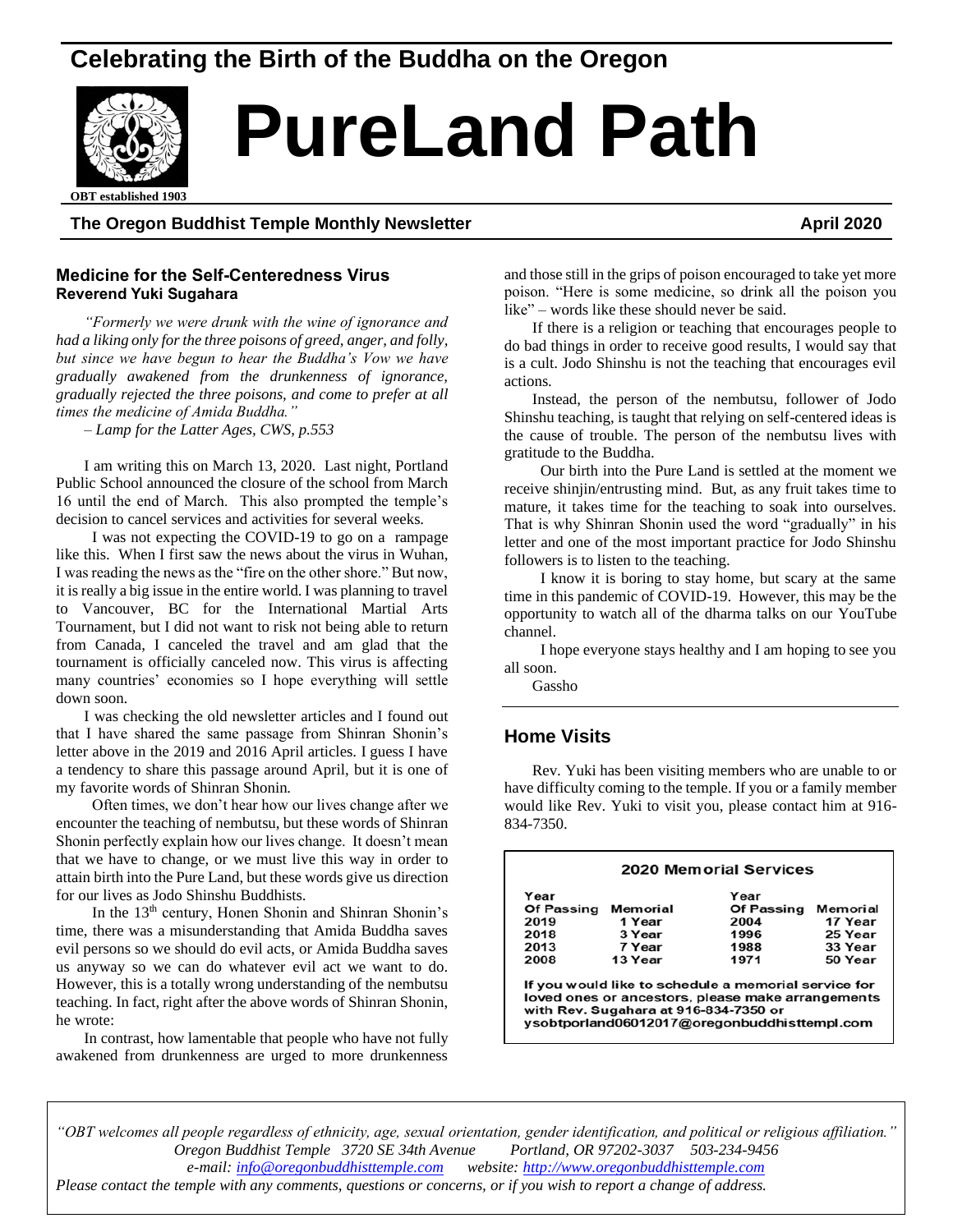# **April Shotsuki Hoyo**

Listed below are the names of those who passed away starting from 1950. Oregon Buddhist Temple has records from 1904. Names of deceased prior to 1950 are added if requested. If a name is missing or incorrect, please notify Jean Matsumoto, Etsu Osaki, or the temple.

Aono, Setsuko 4/8/1977<br>
Varyana, Myaki 4/30/1998<br>
Touly, May Finnesska 4/12/1998<br>
Touly, May Highlick 4/1973 Katada, Antxonichi, Massaki 4/1/1998<br>
Touly May Highlick 4/1972 Katada, Antxonick A, Massaki 4/1/1996<br>
Touly May Fujinaka, Tatsuo G 4/15/2007 Kinoshita, Sauda 4/24/2008 \* Saito, Emil 4/16/2000 Greenwood,Merrie 4/25/2012 \* Nagae, Mitsunosuke 4/28/1966 Sunamoto, Katsumi 4/18/2002 Ideguchi, Sadakichi 4/13/1950 Nakamura, Shoemon 4/27/1973 Tomohiro,Haruyo 4/18/1983 \* Imai, Ryokichi 4/8/1955 Niemi, Tami 4/2/1950 Urushitani, Yoshio 4/4/1975 Iwamoto, Miyoshi 4/14/1956 Ota, Frances 4/3/2009 \* Yamanaka, Takeo 4/1/1985 Kagawa, Tsuneki 4/18/1997 Ouchida, Kyuta 4/30/1980 Yasumichi, Calvin K 4/24/2001 Kasubuchi, Alan 4/26/2014 Ozaki, Shizue 4/3/1963 \* Yumibe, Isako 4/20/1989 \*

Dabelstein, Alice 4/1997 Kayama, Miyaki 4/30/1988 \* Phaophongsavafd, Sisaveny 4/6/1980 Fujii, May Michiko 4/15/2001 Kinoshita, Masaki 4/1/1996 Phommavanb, Boun Panh 4/6/1980 Fukushima, Michiko 4/21/1994 Konishi, Tsunesuke 4/5/1963 Shimoishimaru, Mitsu 4/25/1978 \* Furukawa, Richard 4/22/2012 Masuoka,Matsuyo 4/26/1960 \* Shimomaeda,Matsuko4/22/1999 \* Hirofuji, Noye 4/4/1976 \* Nakamura, Misuyo 4/29/1993 \* Takashima, Noboru Newton 4/12/1978 Ishida, Ben Tsutomu 4/2/2015 Nishimura, George 4/9/1999 Waskevitch, Hatsue Saikawa 4/17/2002 Ishida, Suetaro 4/12/1961 Okawa, Tsutsuji 4/6/1957 Weiser, Haruka Juliana 4/5/2016 Kamaya, Carol Fumie 4/28/1976 Osaki, Tamenaka 4/10/1951 Yoneyama, Hon Terukichi 4/9/1993

\*OBWA Member

# **Condolences**

To the family of Tom Hokama who passed away February 25, 2020. He was the husband of OBWA co-president Pat Hokama.

### **President's Column Cathy Yarne, OBT President**

**The Oregon Buddhist Temple has CANCELED ALL OBT ACTIVITIES up to April 19th. This includes everything: services, food events, Spring Bazaar, Hanamatsuri service, meetings and - any in-person gathering. Also, the newsletter will not be mailed to your home because the collation gathering is cancelled.**

**The good news is Rev. Yuki will be offering services(chanting and dharma talks) on-line. Also the newsletter will be available on-line. Please consult our website to access services, newsletter and ALL UPDATES about the status of future activities. If you are unable to access the website or have any concerns, please call the temple and leave a message.**

**[www.oregonbuddhisttemple.com](http://www.oregonbuddhisttemple.com/) 503 234-9456**

Dear Sangha,

As I was composing this article, I was also listening to two analysts on PBS. They spoke briefly about the moral and social issues of a pandemic. In the spirit of "we're all in this together", many people are motivated to take action. People will make both big and small sacrifices for the good of others.

However, history has also shown that as these types of situations continue, fear grows and "social trust" declines. Today at a busy grocery store I overhead a young woman politely informing a woman that the end of a check stand line was actually several people behind her. But then, instead of directing the woman to the back of the line, she invited the woman to "cut" in front of her. Obviously thinking of the elderly woman's age and that she didn't have much in her cart, this kind woman was being empathetic. I'm grateful to have witnessed this simple act of kindness (although later that same day, the news on TV featured a scene where shoppers were pushing and arguing with each other.). As patience wear thin and fear and stress levels rise, we can do little things to support and ease the tension of others.

**OBT would like our Sangha to know that if you are in need of some support and/or assistance, please reach out to Rev. Yuki and we'll try to help you.**

With hands together in Gassho,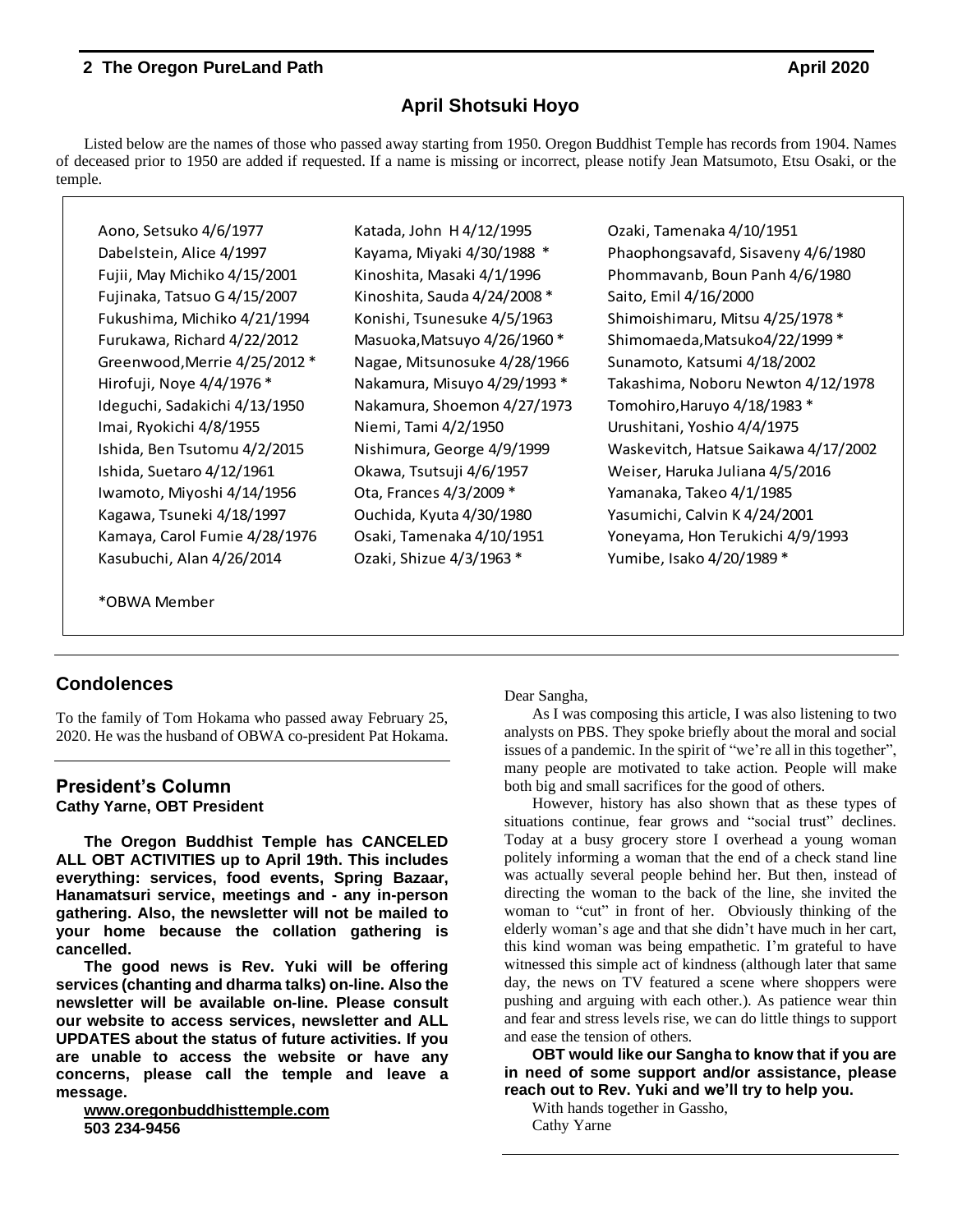# CANCELLATIONS:

The following is a list of Cancellations

- Services or chanting group through April 19th
- Temple related Meetings
- Hanamatsuri
- Spring Bazaar
- Sunday Bon Odori Practices
- Newsletter via US mail

# AVAILABLE on the temple website: www.oregonbuddhisttemple.com

- ALL UPDATES about future activities
- Services on-line
- **Newsletter**

# **2020 OBT Board of Directors**

*Term Ending 2020:* Angie Davis (Vice President), Traci Kiyama (Secretary), Cathy Yarne (President), Jenna Yokoyama *Term Ending 2021:* Marilyn Achterman, Ken Garner, Mai Thi La, Ann Shintani

*Term Ending 2022:* Erik Ackerson, Jayne Ichikawa, Katie Tamiyasu, Christine White



# **Hanamatsuri – Birthday of the Buddha, April 8**

Hanamatsuri or "Flower Festival" is a service of rejoicing in which we commemorate the birth of Shakyamuni Buddha with the decorating of a flower pavilion and the rite of Bathing the Body of the Buddha (Kanbutsu).

The Buddha was the only

child of King Suddhodana Gautama and Queen Maya of the Shakya Kingdom. The King and Queen were childless for some 20 years. Then one day, after having a dream of a white elephant, the Queen became pregnant. According to the custom of the time, Queen Maya was returning to her parent's home to await the birth of the baby when she stopped to rest in a garden called Lumbini. As the Queen reached up to touch the blossoms of the Asoka Tree, the baby was born from her right side. The earth shook in six directions and a light, sweet rain fell from the sky. The newborn baby took seven steps, pointed his right hand to the sky and his left hand to the earth, and spoke the following words: "Above and below the heavens, I alone, am the World-Honored One.

The joy of the King was great, and he named the child Siddhartha, which means "every wish fulfilled. The date is given in the Mahayana tradition as April 8, 565B.C.

For the Hanamasturi service, a flower-decorated shrine known as a Hanamido or flower pavilion is set up in front of the Naijin, representing Lumbini Garden. The Hanamido is set up on the back of a white elephant, recalling Queen Maya's dream. In the center of the flower-decked shrine is placed a small statue of the infant Siddhartha in a bowl of Amachi or "sweet tea".

The bathing of the Buddha image was a popular festival ritual practiced in India and China. It has been practiced in Japan since the Nara Period  $(710 AD - 794 AD)$  but was not observed by Jodo Shinshu until the Meiji era (Jan 25, 1868 – Jul 30, 1912.)

*Above narrative extracted from Traditions Of Jodoshinshu Hongwanji-ha, by Masao Kodani and Russell Hamada. Hanamido/White Elephant watercolor painting by Yasashi Ichikawa*

# **Pledges to Keep Us Strong Alfred Ono, Pledge Chairperson**

I hope you are staying healthy, staying calm and getting to those jobs at home that you have been putting off because of previous busy schedules. During these times and even in everyday care, it is important that we use good hygiene to protect ourselves and our families from being exposed to this virus or spreading this virus or other infectious diseases. Unlike other infectious diseases that we have some knowledge of and expectation of how they will affect us, we do not know much about the COVID-19 virus, how contagious it is, and the type of illness that can result from exposure or infection. We hope that the extreme precautions mandated will prevent or decrease the virus from spreading and hopefully with less exposure and warmer weather, this virus will disappear.

Here at OBT, we are taking precautions including cancelling Sunday services and events such as spring bazaar. As a side note, some have said that we should do one less major fundraiser. Well, this can be considered a test to see how the treasury is affected by this unexpected cancellation of the bazaar.

However, with one less fundraiser, it is more important to give more generously in pledges to OBT or even increasing the amount that you previously considered giving.

Even with less activity, Rev. Sugahara (Yuki) is busy with his duties, presenting the Dharma via streaming, as done March 15, and other forms of visual media. Also, the building itself needs to be continually taken care of with heating, garbage disposal and spring-cleaning coming up soon.

I realize that for some of you with businesses closed or slowed down, money is tight. However, if you are able, consider increasing your pledge to OBT especially above the \$300.00 that is a minimum for membership level. Let's show that we can support OBT even in troubled times.

Take care of yourselves, stress less, get enough sleep and wash your hands.

Gassho, Alfred Ono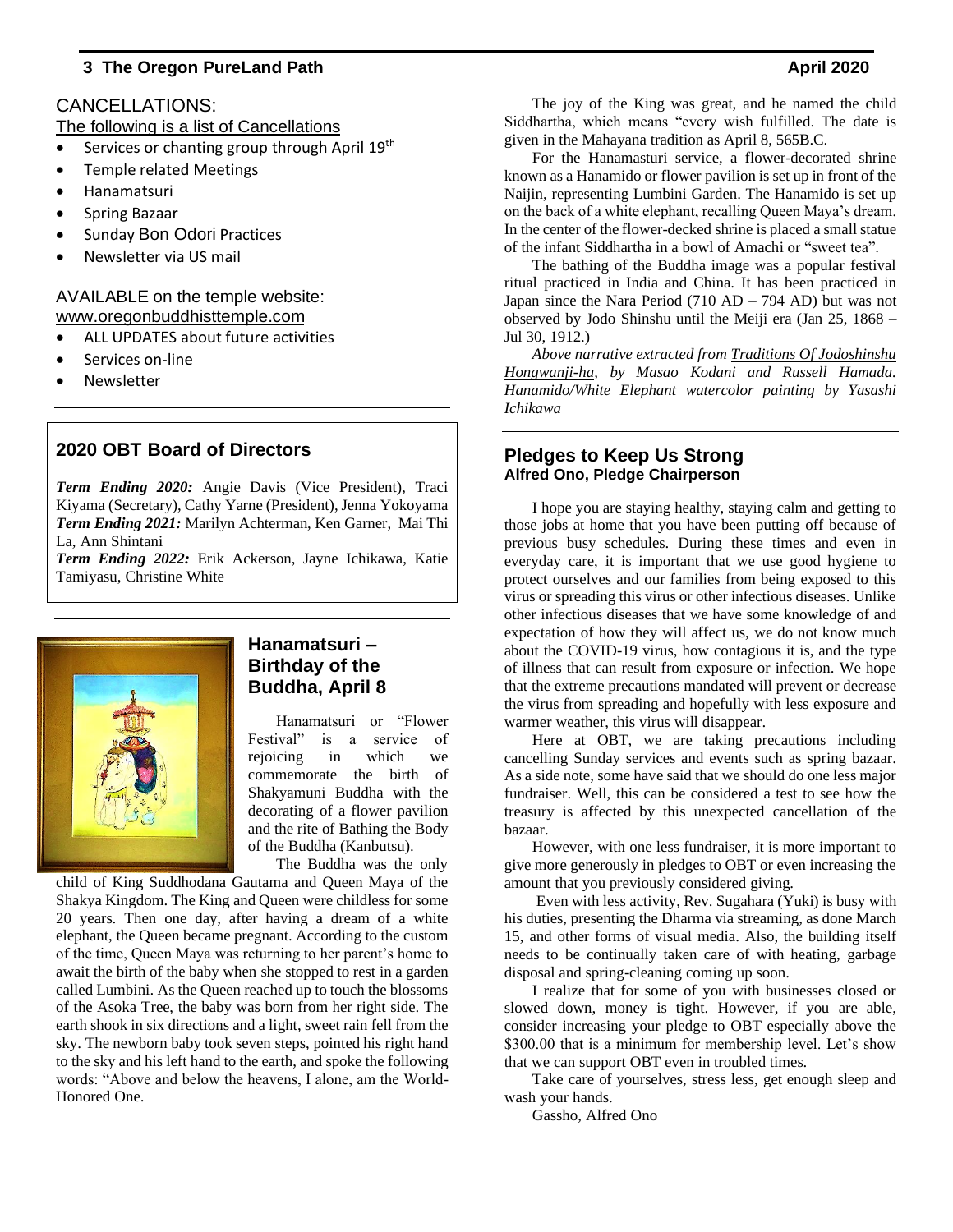# **Dharma School News Ann Shintani**

Dharma School at home! Now that we are asked to do our part to keep everyone healthy and stay at home, here are some suggestions for thinking about Dharma School:

- 1. Put together a home shrine, or butsudan… this reminds us of how we feel when we are at temple. Make one yourself, or adopt a used butsudan from the temple.
- 2. Ask your parents to see Sensei Yuki Sugahara's dharma talks on Facebook. It is fun to hear chanting at home!
- 3. Review our Nenju Curriculum and make something that creative to share about our tradition and teachings (or make cat blankets, cookies, or origami).

I will be sending you messages via email and Oregon Buddhist Temple Facebook to see how you are doing. Take care!

### **TSURU** *AT-HOME* **FOLD IN**

Origami cranes symbolize hope and peace. Join TSURU for SOLIDARITY:OREGON and others across the country to



make and contribute 20,000+ origami cranes from Portland, Oregon. Cranes, or TSURU, symbolize peace and hope. Japanese American communities and their allies are making these tsuru to educate, heal, and show SOLIDARITY with immigrant children and families who are experiencing forced incarceration and separation.

Go to to to the contract of the contract of the contract of the contract of the contract of the contract of the contract of the contract of the contract of the contract of the contract of the contract of the contract of th

<https://tinyurl.com/TsuruforSolidarityOregon>to sign-up to register the number of cranes you plan to make. Go to <https://tsuruforsolidarity.org/>to learn more about the project. Please email [ann@hoonko.com](mailto:ann@hoonko.com) for questions.

### **Girl Scout Troop 43720 OBT Amy Peterson**

The Troop would like to thank all who purchased cookies and/or donated to our troop. The girls had planned to visit the Oregon Humane Society to donate toys to the animals along with a donation from our cookie profits. They also planned to present their gifts of caring to our charity Ikoi No Kai, but this is on hold.

Our troop meetings are canceled until further notice, so we won't be able to do our first aid badges, practice our outdoor (natural disaster) cooking or go camping.

We were able to celebrate Girl Scout Sunday but had to cut our cookie sales short. We did reach our goals in our cookie sales and there may be a few boxes undelivered or extra. If you have not received cookies you ordered from the girls, please let Amy Peterson know at [gstroop43720OBT@gmail.com.](mailto:gstroop43720OBT@gmail.com)

GS troop 43720

# **April Toban**

Erik Ackerson Cheryl Akeman Chris Dart Ryan Davis Angie Hughes-Davis Grace Ishikawa Mai Thi La **Susan Lilly** Edward Liljeholm Charles Reneau Carol Saiget Yuki Sasao Amanda Stein Joe Wahl Lora Wahl Cathy Yarne

*The article below by Katie Tamiyasu is the fourth in a series of articles written this year by an OBTboard member to help make the board more accessible to temple members.*

# **A Returning Sangha Member Katie Tamiyasu**

Many of you know me as a co-president of the Oregon Buddhist Women's Association (OBWA), and many don't know me at all. I've been writing OBWA articles for the newsletter, but this time I'm writing as a board member and will write a bit about myself.

I first started attending the Oregon Buddhist Church when it was on northwest  $10<sup>th</sup>$ , just off Everett street. Jean Matsumoto and her sister Alice Matsumoto Ando picked up my brother Harold and I every Sunday morning for church. I remember Rev. Okayama was the resident minister, and most of his Dharma messages were in Japanese. I was maybe six or seven years old when I first arrived at the building where the church was, and immediately was overwhelmed by the wide stairway with about a dozen or so stairs leading to the front door. This building still exists and is now one of many historical buildings around Portland, so it cannot be demolished. I have so many good childhood memories while growing up in this building, as I am sure many of my friends have as well.

Once my father was driving us to church and he ran out of gasoline, we had to push the car off to the side of the road in our Sunday clothes. That was a lesson that would stay with me forever, never ever let your gas tank get that low.

After getting married in the old church, I left for some time to raise my daughter Kristi and continued my working career. When I returned to church, it was at the current location and Rev. Julie Hanada- Lee was the minister. There were many changes, not only was the name "church" changed to "temple", but the old Dharma School Service Book had been upgraded with pasted pages and the Three Treasures had been reworded. Jean and Alice were still active as ever, and I soon found myself as Alice's vice president of OBWA and helping wherever needed and the rest is history.

We have a wonderful and friendly sangha here at OBT, and it is wonderful to see new faces attending our services each week. Thank you.

Gassho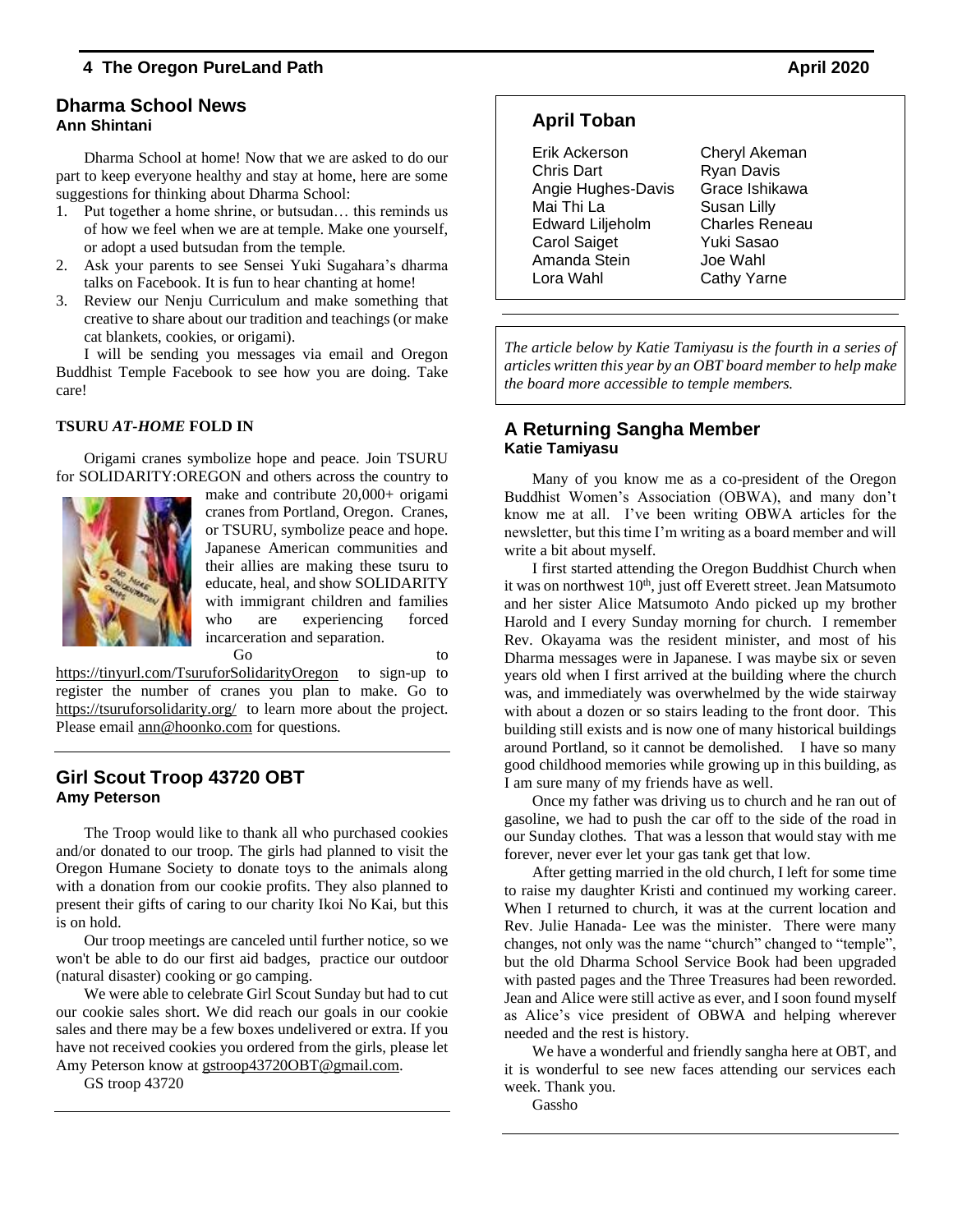### **Lotus Circle – April Jean Matsumoto**

**ATTENTION: Thank you to all March and April Lotus Circle Members who have made donations for altar flowers to have been arranged by our Flower Toban members during the period Temple services were canceled. OBT gratefully accepts your donations in memory of family loved ones who passed away in March and April of previous years. The Flower Toban will not be arranging altar flowers during the period the Temple is closed. Even if the Temple is closed beyond April, I will continue to request Lotus Circle members to donate \$35 to the Lotus Circle fund to remember deceased family members. j.a.m.** 

Wow, spring has sprung, and trees and flowers are blooming everywhere. Due to a very mild winter, OBT Flower Toban members will be arranging colorful flowers on the altar in loving memory of friends and relatives who have passed away. OBT is grateful for the generous donation of Lotus Circle members who choose to remember, and honor loved ones by this method. This month, these people are:

- April 5 Sumie Ishida in memory of (imo) husband Ben Tsutomu and his parents, Suetaro & Tomeka
- April 12 Jayne Furukawa imo parents John H & Kazue Katada; Hisashi Fujinaka & sister Mari imo their parents George Tatsuo & Nobuko and grandparents Juichi & Matsu
- April 19 Patty Quan & Yuki Ogawa imo parents Emil & May Saito, and brother Ron Saito
- April 26 Richard Sunamoto imo parents Katsumi & Kazuko and grandparents Yozo and Sen, and Hinosuke and Kane Nakamoto

Would you like to join the Lotus Circle and honor a loved one? All you have to do is contact me at 503-280-2463 or email [jamatsumoto@gmail.com](mailto:jamatsumoto@gmail.com)

*The following article written by Rev. Yasuo Izumi of the Buddhist Temple of Southern Alberta in Lethbridge; Canada appeared in their February 2020 newsletter*



# **We Created Amida Buddha, Didn't We?**

In Canada, Christianity is the largest religion. In other words, many people in Canada have been brought up since childhood under Christian influence. In Christianity it is said that God created

human beings. Christianity is a God centered teaching.

Jodo Shinshu is Amida Buddha-centered teaching. Because of this, many people say that Christianity and Jodo Shinshu are similar. But Jodo Shinshu does not say Amida Buddha created human beings. Jodo Shinshu is Amida Buddhacentered because Amida Buddha appeared to liberate human beings from blind passions that create their world of delusion and suffering. Perhaps, we can say that we who are full of blind passions created Amida Buddha. When we are awakened to

Amida Buddha's Vow and compassion we are called a person of "shinjin" or "entrusting heart." Strictly speaking, "entrusting heart" is not so-called "faith" because the subject is not "I", but Amida. "Faith" in Christianity means "I have faith in God." In other words, "I" is the subject. In Jodo Shinshu, Amida Buddha who is working for us and tries to awaken us is the subject.

I said that Amida Buddha appeared to liberate human beings. In other words, Amida Buddha has a history, the history of cause and effect. God does not have such a history

Sanbutsu-ge as well as Jusei-ge we often chant during Sunday Service show the history of Amida Buddha. The sutras say the cause of Amida Buddha is Bodhisattva Dharmakara who became Amida Buddha after long unimaginable practices. Now, we are talking about an invisible Amida Buddha and invisible Bodhisattva. Shakyamuni Buddha was a visible person who was born in India. An invisible story makes it difficult to understand Jodo Shinshu. But Jodo Shinshu does not say, like Christianity, "You have to believe this and that." The stories in Sanbutsu-ge and Jusei-ge are symbolic. They are like fingers pointing at something beyond our comprehension and yet always supporting our changing and limited life.

These stories are not stories we have to believe but lessons we should learn from and be aware that they are leading us to the true and real life. The causal stage of Amida Buddha, Bodhisattva Dharmakara, is deeply concerned with our life that is mired and sunk in the muddy waters of blind passions. Bodhisattva Dharmakara vows that he will liberate all beings who are unable to cross over to the other shore of the Pure Land. His aspiration is: First, to bring sentient beings, you and me, from birth-and-death to the final attainment of emancipation. Second, to fulfill all beings who live in fear and to give great peace. For this, Bodhisattva Dharmakara said: "Even if I should be subjected to all kinds of suffering and torment, continuing practice undeterred, I would endure it and never have any regrets."

As a result, he became Amida Buddha, the eternal Buddha who benefits others with the compassionate call of Namo Amida Butsu: "Please be born in the Pure Land of peace and serenity." These words always make us aware of our own life and at the same time, lead us to the true, real and sincere life.

In Gassho

# **What is Shinjin?**

In Japanese, shinjin is widely used to indicate religious piety in general, but in Shinran's teaching, it has a specific meaning that makes it difficult to render into English. For if we were to translate it as "faith" or "belief" this would lead to a serious misunderstanding of what Shinran intended. A key element in Shinran's usage is that shinjin is Amida's true heart bestowed on the practicer … Such an awakening frees oneself of all self-centered calculation in seeking to attain birth in the Pure Land and naturally leads one to totally entrust oneself to Amida's saving work.

From Inagaki, ed, *A Record in Lament of Divergences*, ixx, Shinjin, Faith, and Entrusting Heart: Notes on the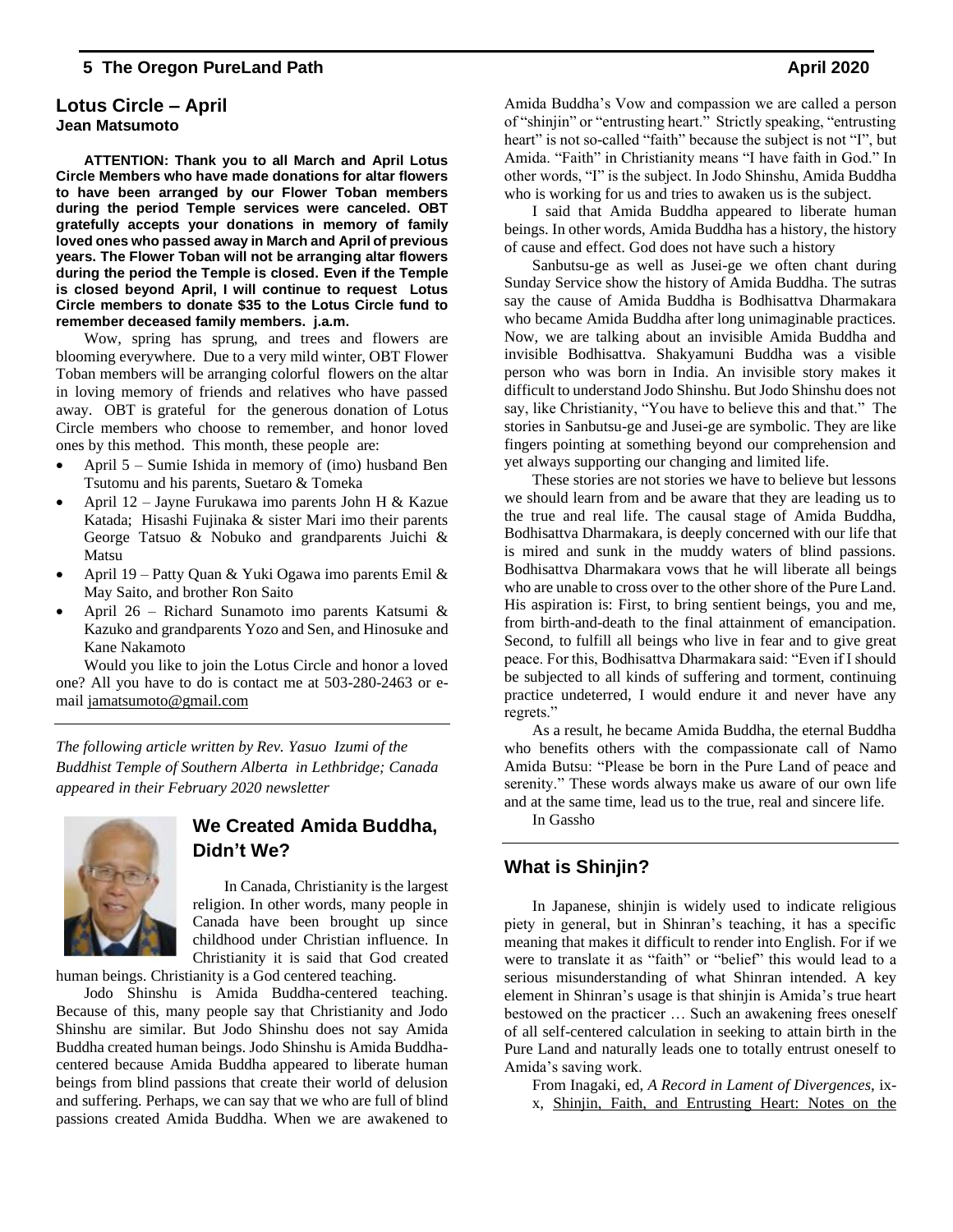Presentation of Shin Buddhism in English by Daniel G. Fiedrich, p.114

*The following article is an excerpt from Taitetsu Unno's book, Shin Buddhism Bits of Rubble Turn into Gold, Chapter 9. The book is available in the Temple library*

# **Shinjin as True Entrusting**

Shinjin is a kind of trust where doubt is nonexistent, and assertion of any kind is unnecessary. It is different from the popular notions of "faith," which contain a vast range of meanings, mostly based on a dualistic view that focuses on an object outside of oneself. We believe that it is more appropriate to use words taken from ordinary life to translate shinjin into English, words such as "trust, confidence, steadfastness, certainty." that do not involve any kind of duality.

Since the timeless Primal Vow of Amida Buddha comes from the heart of boundless compassion, Alfred Bloom calls it "endowed trust." Since it also has nothing to do with the fickle mind of human beings, I use "true entrusting," an entrusting that is made possible by that which is true and real, namely, Amida buddha.

To justify the distinction between faith and shinjin, Dennis Hirota speaks of two levels of engagement with Amida and Pure Land: initial and mature. In the initial engagement, both Amida and Pure Land are regarded as objects, dualistically conceived, but in mature engagement, they become an integral part of a fundamental awakening, such that the practitioner and Amida/Pure Land are experienced as nondual reality.

# **CANCELED - 73rd Annual Japanese American Community Graduation Banquet Elaine Yuzuriha**

This year, we have OBT high school senior Akane Grace Shirota. Grace is the daughter of Lisa Anderson. Other graduates include Devin Kagawa, son of Alice Kagawa and grandson of Yoshie Kagawa, and Andy Okamoto and Emiko Wingren, grandchildren of Janice Okamoto.

# **CANCELED - Portland Taiko Benefit Banquet Thursday, April 16, 2020**

**Wynn Kiyama, Portland Taiko Executive Director Carol Saiget, Portland Taiko Board Member**

See Rev. Sugahara's Ohigan message at. https://www.oregonbuddhisttemple.com/ . Also see Rev. Kobata's Ohigan message at <https://www.youtube.com/watch?v=rdmE6udFRhc>

# **Memories of the 2020 NW Buddhist Convention, Seattle**

### **Heard at the Convention**

Minister's Assistant Irene Goto of Seattle Betsuin: "Funerals are important for those left behind." Rev. Kory Quon of Venice Buddhist Temple: " Just say 'Namu Amida Butsu for what you receive."

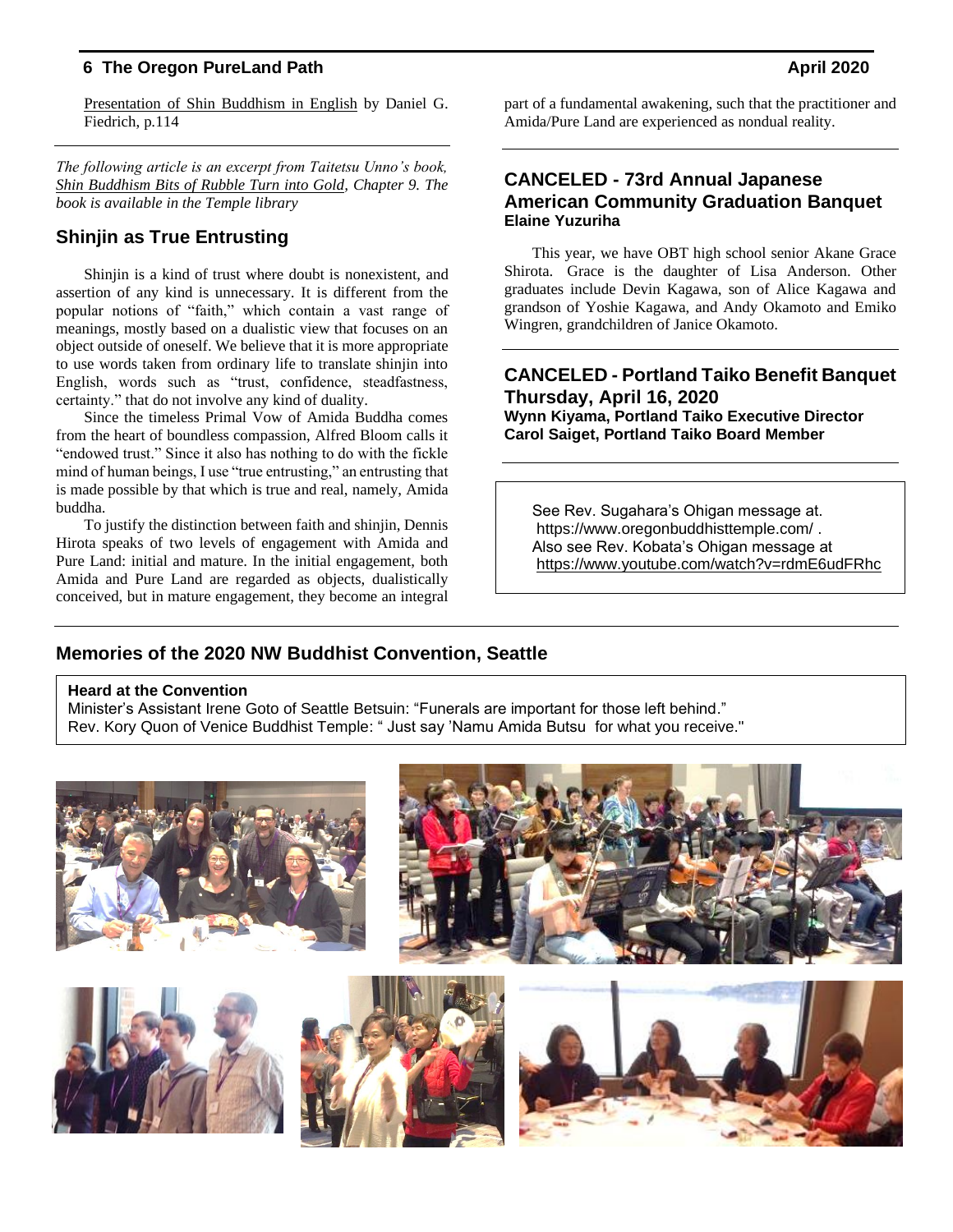|                               | <b>Oregon Buddhist Temple</b><br><b>February 2020 Donations</b> |                                  |
|-------------------------------|-----------------------------------------------------------------|----------------------------------|
| In memory of Seigo & Shizue   | <b>Lotus Circle</b>                                             | 2020 Annual Pledge               |
| <b>Sugihara</b>               | Judy & Paul Hittle                                              | Cathlyn Yarne                    |
| Dennis & Virginia Sugihara    | Jerry Koike                                                     | Colin Nakamura                   |
|                               | Yasuko Maekawa Fields                                           | Richard & Karen Shiraishi        |
| In memory of Yoshito & Hatsui | Jane S. Hunt                                                    | Herb & Etsu Osaki                |
| Sadamoto                      | Richard & Karen Shiraishi                                       | Linda & William Tanaka           |
| Setsy & Chip Larouche         | Chieko Kakishita, Minnie Young,                                 | Sarah Ono                        |
|                               | & Dana Kakishita                                                | Robert & Gail Tsutsumi           |
| In memory of Miki Yagi        | Alice Kida & Lew Tomita family                                  | Sahomi Tachibana                 |
| Herb & Etsu Osaki             | Dennis & Virginia Sugihara                                      | Joseph & Lora Wahl               |
|                               | Takashi Fujii                                                   | Susan Leedham                    |
| <b>SHOTSUKI HOYO</b>          | Kevin & Tammy Ando                                              |                                  |
|                               | Setsy & Chip Larouche                                           | 2020 Monthly/Quarterly/          |
| In memory of Denny Ando       |                                                                 | Semi-annual Pledge               |
| Diane Ando Harder             | <b>Special donations</b>                                        | Marilyn Achterman                |
| Roberta Ando                  | Herb & Etsu Osaki (Etsu's birthday)                             | Susan Lilly & Erik Ackerson      |
|                               | Amy Peterson (United Way)                                       | <b>Atsuko Richards</b>           |
| In memory of Hiroshi Fujii    | Gary Higashi                                                    | Nancy Walseth                    |
| Diane Ando Harder             | <b>Paul Telles</b>                                              | Diane Ando Harder                |
| Roberta Ando                  | Roberta Ando (Nirvana Day)                                      | Jean Matsumoto                   |
|                               | Anonymous (Hishinuma Fund)                                      | <b>Paul Martin Nist</b>          |
| In memory of Tomi Tsujimura   |                                                                 | Pat Lindemaier                   |
| Katie Tamiyasu                | <b>Spring Ohigan</b>                                            | Glenda Watson                    |
|                               | Leslie Uyeji                                                    | Tony & Sena Clinton              |
| In memory of Rose Ikata       | Henry & Eulia Mishima                                           | Susan Endecott                   |
| Janice (Ikata) Marks          | May Ishida                                                      |                                  |
| Dana Kakishita                | <b>Beth Sellers</b>                                             | <b>Donation acknowledgements</b> |
| Shinya & Jayne Ichikawa       | Michiko Kumashiro                                               | are mailed for donations of      |
|                               | Shoun & Grace Ishikawa                                          | \$250 or more, to donors not     |
|                               | Richard & Kumiko Mishima                                        | on the OBT mailing list, and     |
|                               |                                                                 | to any donor upon request.       |
|                               |                                                                 | sjendecott@gmail.com             |
|                               | Thank you for your continued support                            |                                  |

# **Donations to Oregon Buddhist Temple can be made through PayPal on the Temple website. Click the "support" heading.**

# **Links to Live-Streaming and Recorded Temple Services & Dharma Talks**

Watch local services or explore the dharma being shared at temples and churches throughout the United States. Check on the BCA or temple websites for live-streaming schedules; Dharma services are typically held on Sunday mornings.